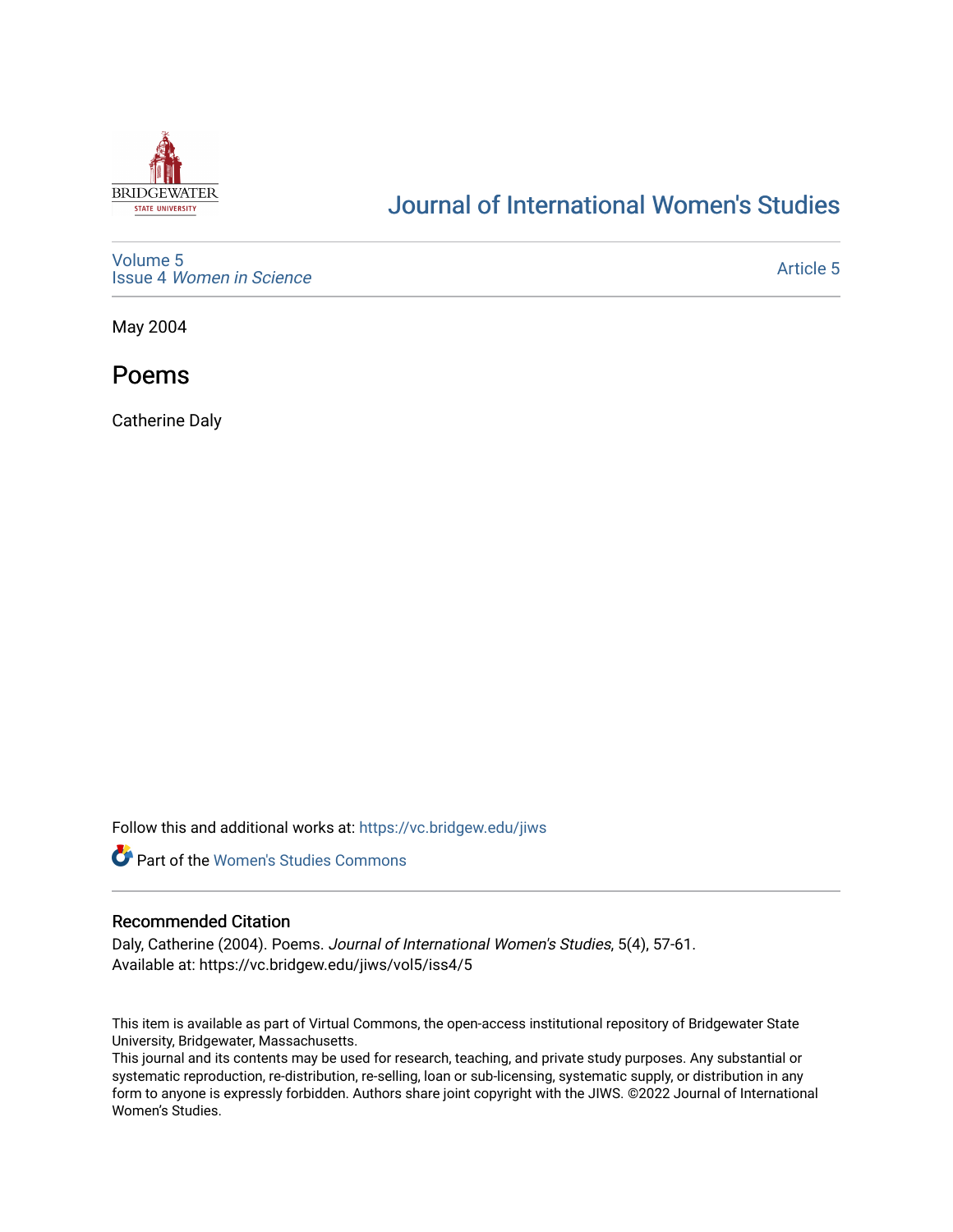This journal and its contents may be used for research, teaching and private study purposes. Any substantial or This journal and its contents may be used for research, tegeting and private study purposes. Any substantial or<br>systematic reproduction, re-distribution, re-selling, loan or sub-licensing, systematic supply or distribution to anyone is expressly forbidden. ©2004 Journal of International Women's Studies.

#### **Preface to Poems**

### By Cather[i](#page-5-0)ne Daly<sup>i</sup>

Marguerite Porete was executed as a heretic in France in the early 1300s. Her book, *Le Mirouer Des Simples Ames Anienties Et Qui Seulement Demourent En Vouloir Et Desir D'Amour*, has been the source of three recent writing projects. The second act of Anne Carson's opera libretto entitled DECREATION is based on Porete's trial testimony and writing. MD Coverley edited an online project where concerns that Porete and net.artists share are debated, THE MIRROR OF SIMPLE ANNIHILATED SOULS (at http://currents.cwrl.utexas.edu/archives/fall01/fall01/luesebrink/wone.htm). "In Medias Res," a contemporaneous long poem excerpted here, but also existing in animated MS PowerPoint and transparency, approaches this morality play through "lo fi" and ubiquitous technology (that of common office software) to demonstrate writing's survival and erasure. Slide transitions and some transitions which are only available in certain mediums (named in the poem's section titles) fade the text to white. The words form transitional poems before they disappear.

Porete was forced to witness her books' burning before she was burned. Yet, one reason she was a heretic was she distributed her work: In a time when women "were not" peripatetic preachers with self-published books, she was. Many copies of her book survived the *auto da fe*. So, too, her work has become useful to a diverse group of contemporary writers.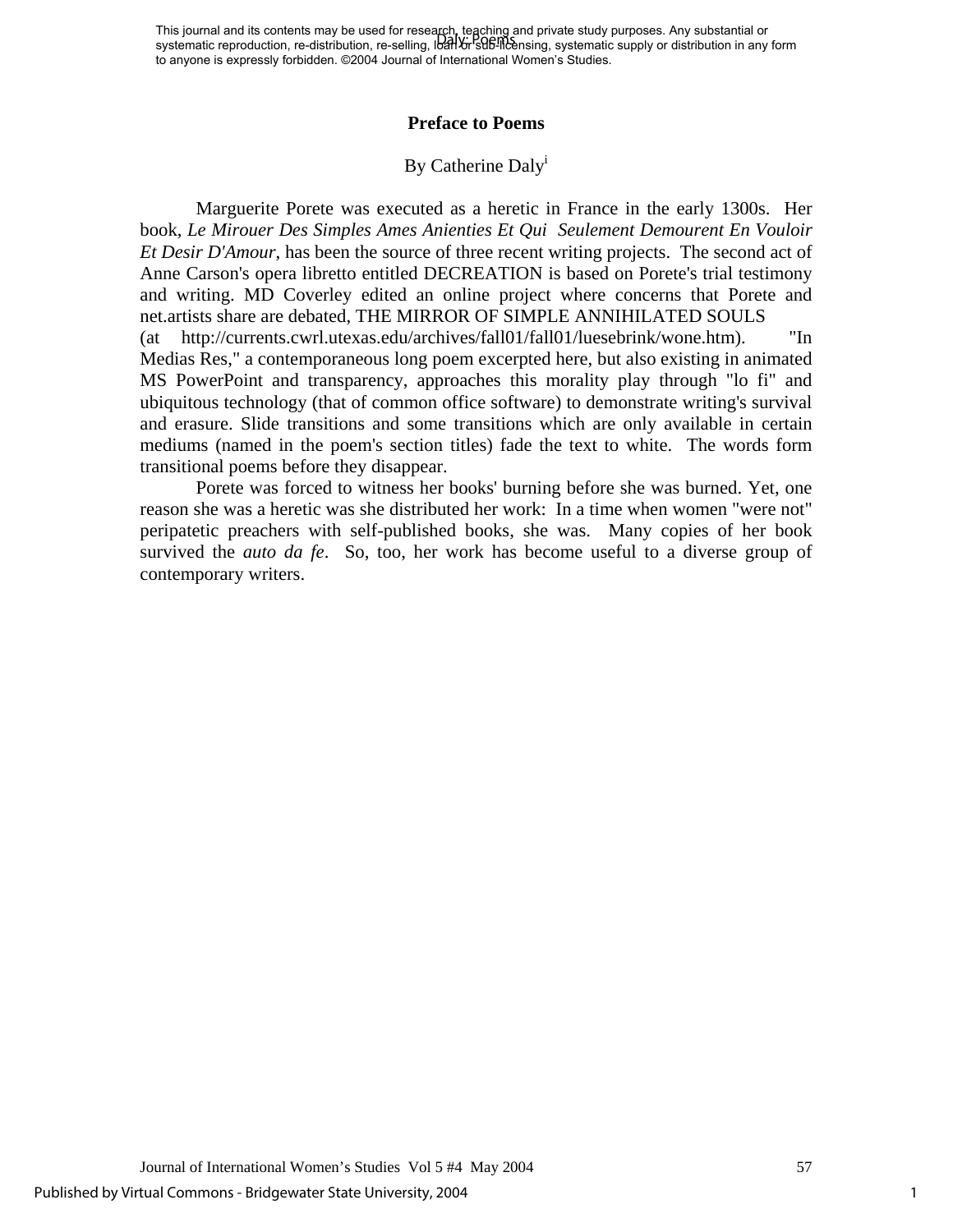### In Medias Res

Marguerite Porete / Porette of Hainaut / de Hannonia

## **Box Out**

Humility, Queen of the virtues, mathematics, Queen of the sciences. When I draw a family, Pythagoras, Plato, Aristotle, Marcellina, all wear five point crowns five digits in each hand and e can flowers without time's thorns, defused and I crown us all, regle

O emerald, diamond, Queen, Empress, knowledge no riches but pleasure not awe.

 *And now a word from our sponsor ...* 

o, Aristotle, Marcellina e point crowns digits in each hand and

crowns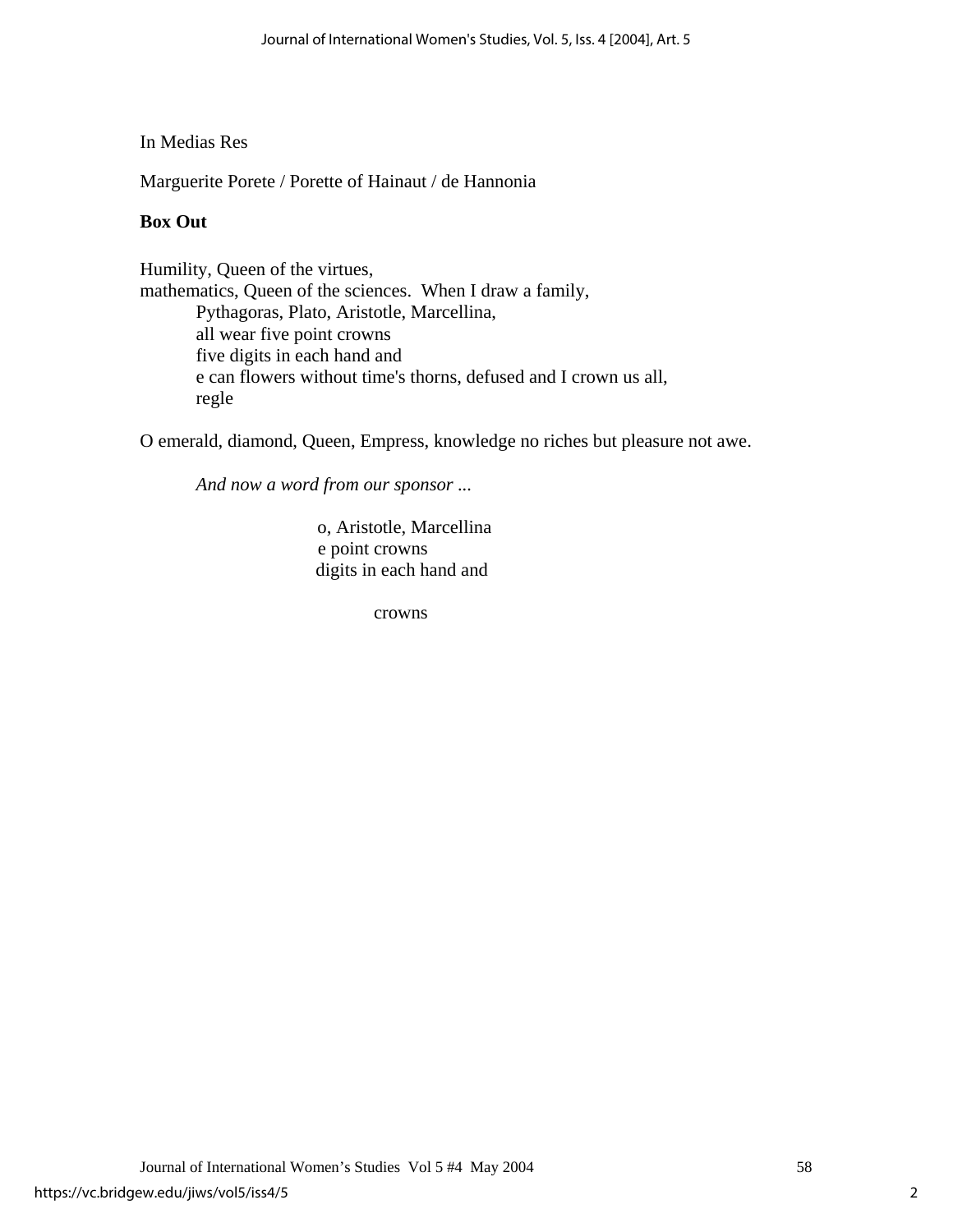# **Box In**

Cattle live by silage. corn Live by look kernel seed core

i.e., by free will, servants of the law.

kernel translates physical I/O to logical I/O 2038

allocate allocute

Many of these slides lack focal points ((focus)).

 corn look kernel seed core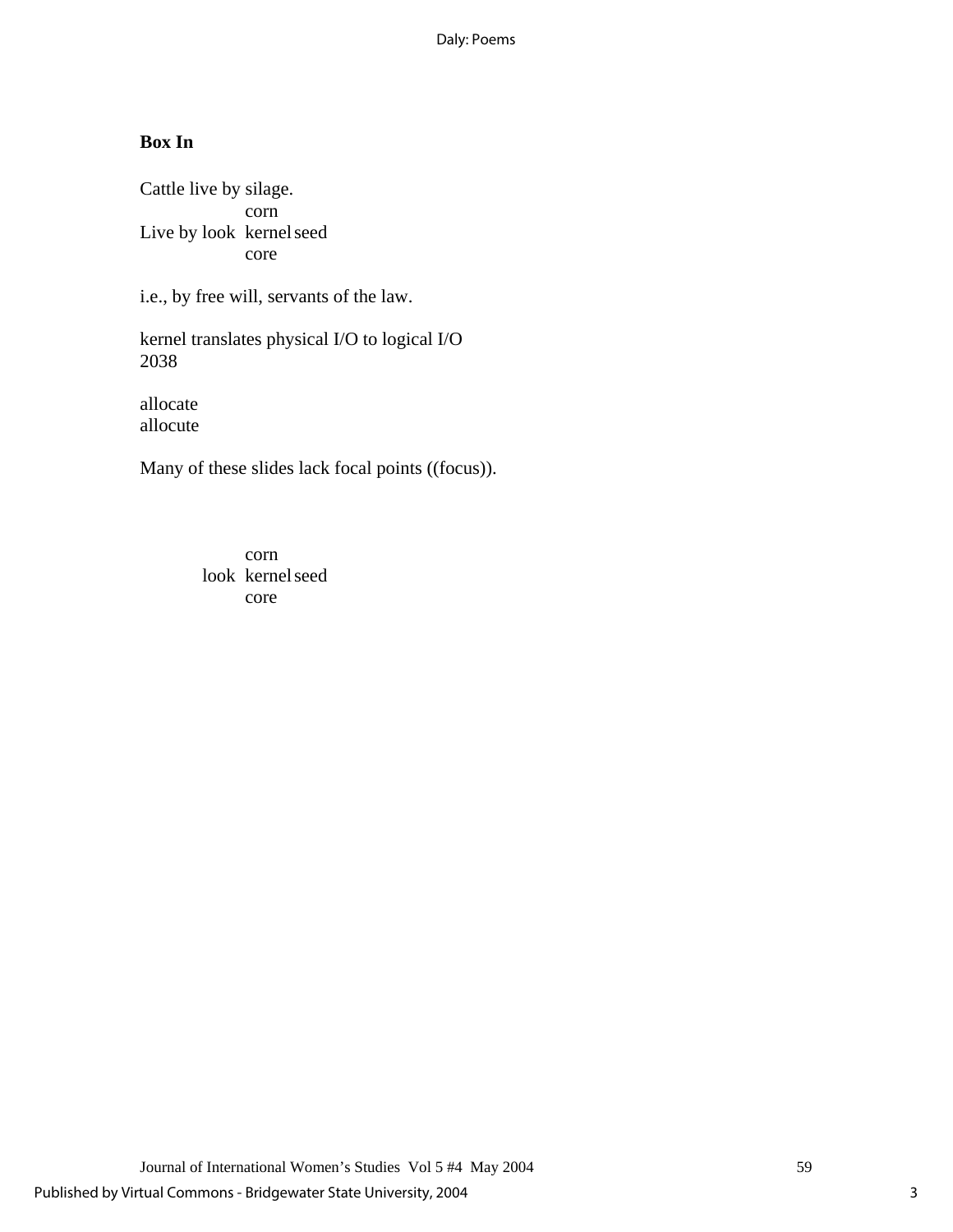# **Wipe**

O, what will Beguines say when they hear you sing?

Truth declares I am loved by one.

| А                 | В | A XOR B          |
|-------------------|---|------------------|
| 0                 | 0 | $\left( \right)$ |
| $\mathbf{\Omega}$ |   |                  |
|                   | 0 |                  |
|                   |   |                  |

This is true, but I would lie as soon as say something.

Begin.

Love talks. She walks in me. I am still. The earth is motionless. Humming ceases.

Humming ceases.